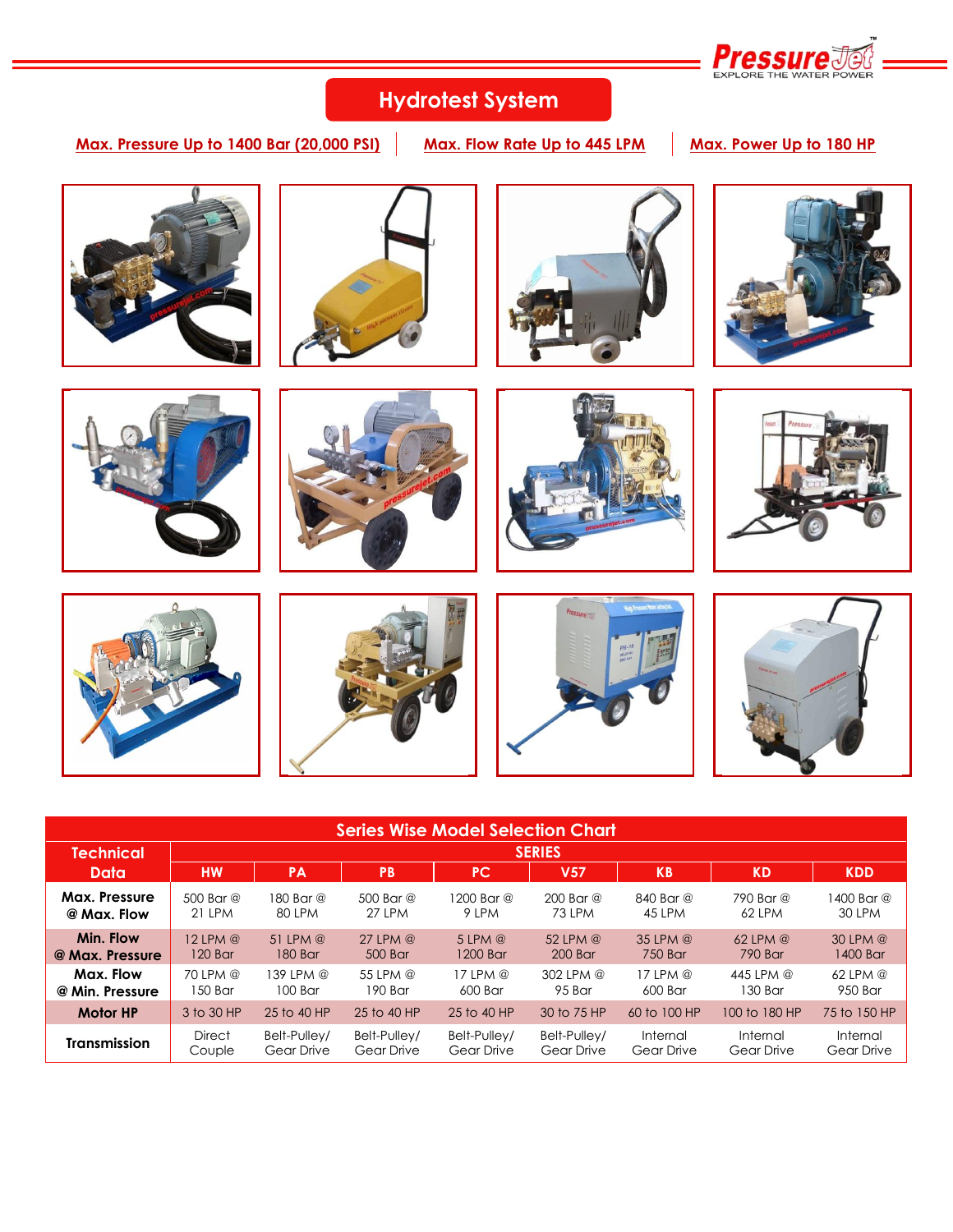



## **Line Diagram for Hydrotest**

## **List of Accessories**

| Sr. No.         | <b>Item</b>                           | Sr. No. | <b>Item</b>                      |
|-----------------|---------------------------------------|---------|----------------------------------|
| 01              | <b>Bare Pump</b>                      | 12      | High Pressure Hose               |
| 02              | Electric Motor                        | 13      | Low Pressure Suction Hose        |
| 03              | Skid (Base Frame / Trolley / Trailer) | 14      | <b>Booster Pump</b>              |
| 04              | Coupling / Belt Pulley                | 15      | <b>Suction Stabilizer</b>        |
| 05              | Coupling Guard / Belt Guard           | 16      | <b>Ball Valve (Low Pressure)</b> |
| 06              | <b>Strainer (Suction Filter)</b>      | 17      | Over Head Water Tank             |
| 07              | Non Return Valve                      | 18      | Starter / Control Panel          |
| 08              | <b>Pressure Regulating Valve</b>      | 18 A    | Auto Pressure Controller         |
| 09              | Safety Valve / Rupture Dis            | 18 B    | PLC / SCADA System               |
| 10 <sup>°</sup> | Pressure Gauge - Glycerin Filled      | 19      | Pressure Transducer              |
| 11              | High Pressure Ball Valve              |         |                                  |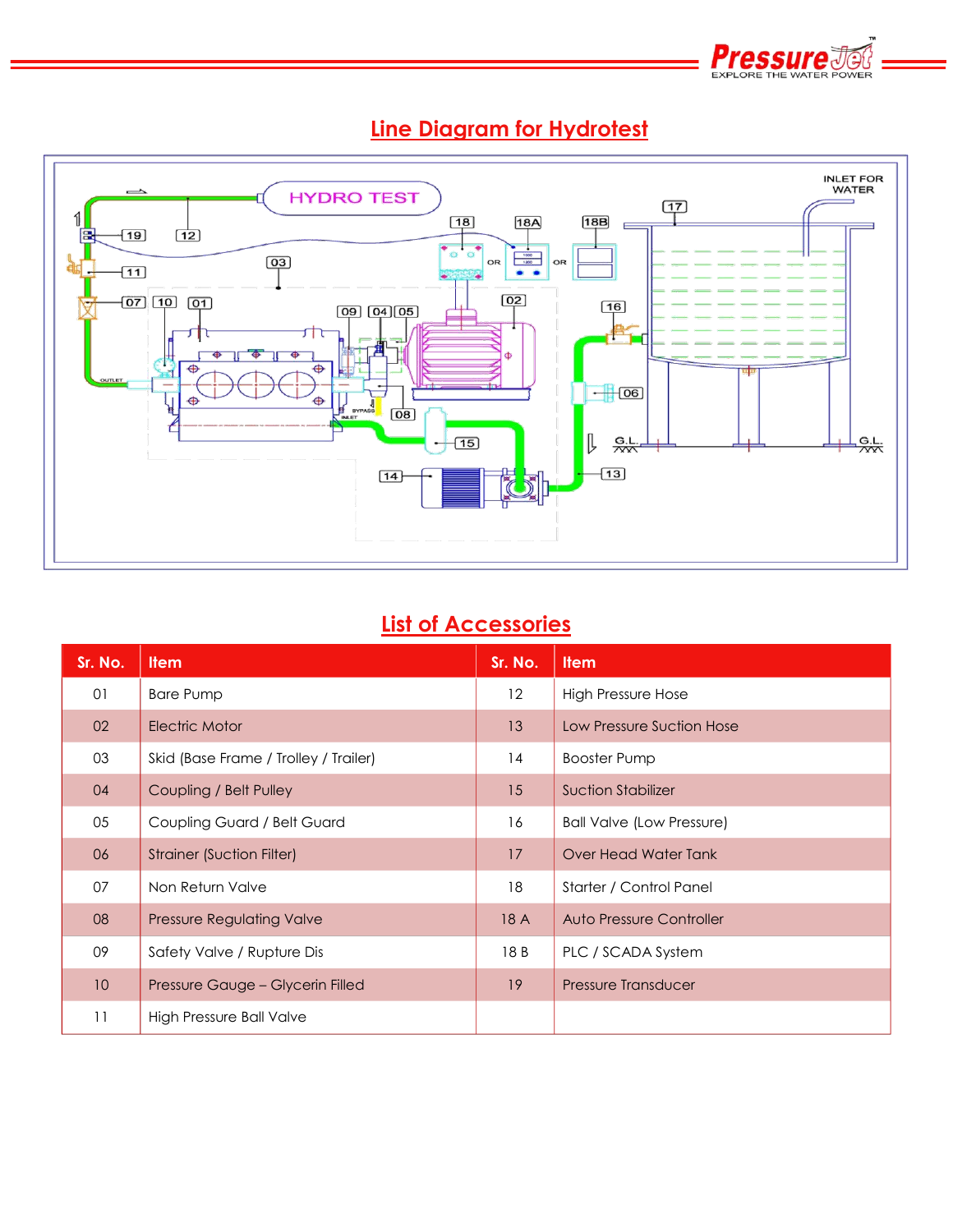

### **Hydrotest System Accessories**



### **Technical Details**

All Systems are guaranteed for low power consumption, optimal connecting load, interchange ability of spares, minimum and easy maintenance and easy to operate by even a layman.

#### **Technical Specifications**

| <b>Pump Type</b>                      | $\ddot{\cdot}$       | Reciprocating Triplex Plunger Pump                                                                     |
|---------------------------------------|----------------------|--------------------------------------------------------------------------------------------------------|
| <b>Maximum Flow</b>                   | $\ddot{\phantom{a}}$ | 445 Ltrs/Min                                                                                           |
| <b>Maximum Pressure</b>               | $\ddot{\cdot}$       | 20,000 psi (1400 bar)                                                                                  |
| <b>Pulsation</b>                      | $\ddot{\cdot}$       | NO PULSATION DAMPENER required.                                                                        |
| Mounting                              | $\ddot{\cdot}$       | Skid / Trailer / Road going / Container Type                                                           |
| Electric motor type                   | $\ddot{\cdot}$       | Standard-TEFC / Flameproof / Explosion proof                                                           |
| Voltage                               | ٠                    | 380, 415, 440 as standard. Others on request                                                           |
| Frequency                             | $\ddot{\cdot}$       | 50 / 60 Hz                                                                                             |
| Liquid contact parts material options | $\ddot{\cdot}$       | SS304 / SS410 / Brass / SS                                                                             |
| <b>Plunger options</b>                | ٠                    | Solid Ceramic/ Ceramic Coating / Tungsten Carbide Coating/Hard<br>Chrome Coating/Colomony Coating etc. |
| <b>Driver Options</b>                 | $\ddot{\cdot}$       | Electric Motor / Diesel Engine / Petrol Engine / Hydraulic Motor                                       |
| <b>Transmission Options</b>           |                      | Direct couple, Internal/External Gear Box, Belt Pulley, PTO etc.                                       |

#### *Automations:*

- APC (Automatic pressure controller) to set the pressure digitally and system shuts off at that pressure
- **Computerized chart recorder**
- Controller to rise-hold-decrease the pressure as per the requirement automatically
- **•** Digital pressure display
- **Digital Stroke Counter etc.**